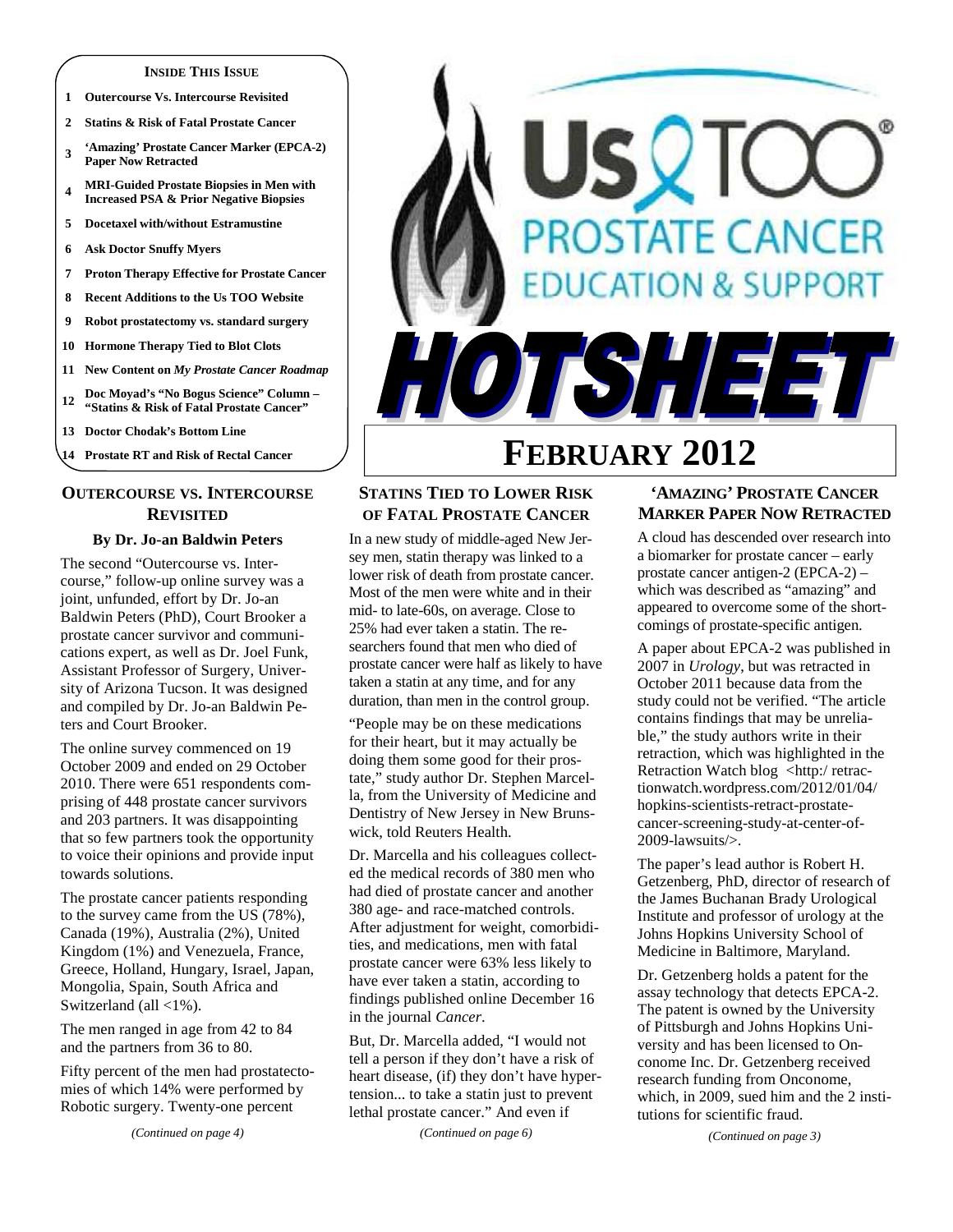**PAGE 2** 

THIS ISSUE OF THE US TOO PROSTATE CANCER HOTSHEET IS MADE POSSIBLE BY CHARITABLE CONTRIBUTIONS FROM

## Genentech IN BUSINESS FOR LIFE ACCURAY<sup>®</sup> **CyberKnife**

## **AND PEOPLE LIKE YOU!**

ITEMS CONTAINED IN US TOO PUBLICATIONS ARE OBTAINED FROM VARIOUS NEWS SOURCES AND EDITED FOR INCLUSION. WHERE AVAILABLE, A POINT-OF-CONTACT IS PROVIDED.

REFERENCES TO PERSONS, COMPANIES, PRODUCTS OR SERVICES ARE PROVIDED FOR INFORMATION ONLY AND ARE NOT ENDORSEMENTS. READERS SHOULD CONDUCT THEIR OWN RESEARCH INTO ANY PERSON, COMPANY, PRODUCT OR SERVICE, AND CONSULT WITH THEIR LOVED ONES AND PERSONAL PHYSICIAN BEFORE DECIDING ON ANY COURSE OF ACTION.

THE INFORMATION AND OPINIONS EXPRESSED IN THIS PUBLICATION ARE NOT RECOMMENDATIONS FOR ANY MEDICAL TREATMENT, PRODUCT SER-VICE OR COURSE OF ACTION BY US TOO INTER-NATIONAL, INC., ITS OFFICERS AND DIRECTORS, OR THE EDITORS OF THIS PUBLICATION. FOR MEDI-CAL, LEGAL OR OTHER ADVICE, PLEASE CONSULT PROFESSIONAL(S) OF YOUR CHOICE.

*HOTSHEET* EDITORIAL TEAM: JONATHAN E. MCDERMED, PHARMD PAMELA BARRETT THOMAS N. KIRK

US TOO INTERNATIONAL STAFF:

THOMAS N. KIRK, PRESIDENT AND CEO PAMELA BARRETT, DEVELOPMENT DIRECTOR TERRI GIBBONS LIKOWSKI, CHAPTER SVCS PROG MGR, TOLL FREE PHONE #: 1-877-978-7866

JACQUELINE KONIECZKA, OFFICE MANAGER RYAN MAGUIRE, COMMUNICATIONS COORD.

US TOO BOARD OF DIRECTORS:

*EXECUTIVE COMMITTEE/OFFICERS* KAY LOWMASTER, MSW, LCSW, CHAIRMAN DAVID P. HOUCHENS, PHD, VICE-CHAIRMAN JACK D. SHAFF, JR., TREASURER RIDGE TAYLOR, SECRETARY

*DIRECTORS:*  JERRY HARDY JEAN JEFFRIES HOWARD KACZMAREK DAVID M. LUBAROFF, PHD JAMES L. RIEDER DEXTER C. RUMSEY III JAMES C. HAMMACK, DDS REV. HAROLD "HAL" TEUSCHER THOMAS N. KIRK, PRESIDENT AND CEO

US TOO INTERNATIONAL, INC. IS INCORPORATED IN THE STATE OF ILLINOIS AND RECOGNIZED AS A 501(C)(3) NOT-FOR-PROFIT

#### CHARITABLE CORPORATION **DONATIONS / GIFTS TO US TOO ARE**

## **TAX DEDUCTIBLE**

5003 FAIRVIEW AVE. DOWNER'S GROVE, IL 60515 PHONE: (630) 795-1002 / FAX: (630) 795-1602

**WEBSITE: WWW.USTOO.ORG** COPYRIGHT 2012, US TOO INTERNATIONAL, INC.

## **MAGNETIC RESONANCE IMAGING GUIDED PROSTATE BIOPSY IN MEN WITH REPEAT NEGATIVE BIOPSIES AND INCREASED PROSTATE SPECIFIC ANTIGEN**

Hambrock T, Somford DM, Hoeks C, et al

## **J Urol 183: 520-8, 2010**

**Purpose:** Undetected cancer in repeat transrectal ultrasound (TRUS) guided prostate biopsies in patients with increased prostate specific antigen (PSA) >4 ng/mL is a considerable concern. We investigated the tumor detection rate of tumor suspicious regions on multimodal 3 Tesla magnetic resonance imaging (MRI) and subsequent MRI guided biopsy in 68 men with repeat negative TRUS guided prostate biopsies. We compared results to those in a matched TRUS guided prostate biopsy population. Also, we determined the clinical significance of detected tumors.

**Materials and Methods:** A total of 71 consecutive patients with PSA >4 ng/mL and 2 or greater negative TRUS guided prostate biopsy sessions underwent multimodal 3 Tesla MRI. In 68 patients this was followed by MRI guided biopsy directed toward tumor suspicious regions. A matched multisession TRUS guided prostate biopsy population from our institutional database was used for comparison. The clinical significance of detected tumors was established using accepted criteria, including PSA, Gleason grade, stage and tumor volume.

**Results:** The tumor detection rate of multimodal 3 Tesla MRI guided biopsy was 59% (40 of 68 cases) using a median of 4 cores. The tumor detection rate was significantly higher than that of TRUS guided prostate biopsy in all patient subgroups  $(p < 0.01)$  except in those with PSA >20 ng/mL, prostate volume greater than 65 cc and PSA density greater than 0.5 ng/mL/cc, in which similar rates were achieved. Of the 40 patients with identified tumors 37 (93%) were considered highly likely to harbor clinically significant disease.

**Conclusions:** Multimodal MRI is an effective technique to localize prostate cancer. MRI guided biopsy of tumor suspicious regions is an accurate method to detect clinically significant prostate cancer in men with repeat negative biopsies and increased PSA.

## **DOCETAXEL-BASED THERAPY WITH OR WITHOUT ESTRAMUSTINE AS FIRST-LINE CHEMOTHERAPY FOR CASTRATION-RESISTANT PROSTATE CANCER: A META-ANALYSIS OF FOUR RANDOM-IZED CONTROLLED TRIALS**

Qi WX, Shen Z, Yao Y

#### **J Cancer Res Clin Oncol 137: 1785- 90, 2011**

**Purpose:** To assess the efficacy and toxicity of the addition of estramustine to docetaxel-based chemotherapy for the treatment of castration-resistant prostate cancer (CRPC).

**Methods:** We systematically searched, without language restrictions, for randomized clinical trials that compared docetaxel-based chemotherapy with or without estramustine in patients with histologically proven prostate cancer. The primary end point was overall survival (OS). Secondary endpoints were prostate-specific antigen (PSA) response rate and grade 3 or 4 toxicity. Data was extracted from the studies by two independent reviewers. The meta-analysis was performed by Stata version 10.0 software (College Station, Texas, USA).

**Results:** Four randomized clinical trials (totally 400 patients) were eligible. Metaanalysis showed that there was significant improvement in PSA response rate in docetaxel-based therapy with estramustine group, compared with docetaxelbased therapy group ( $OR = 1.55$ , 95% CI  $= 1.10 - 2.18$ ,  $P = 0.012$ ). With regard to OS (HR =  $0.873$ , 95% CI =  $0.55-1.40$ , P  $= 0.572$ ), grade 3 or 4 neutropenia (OR  $=$ 1.27, 95% CI = 0.61-2.7), anemia (OR = 1.04, 95% CI =  $0.07-16.3$ ), thrombocytopenia (OR =  $0.87$ , 95% CI =  $0.13$ -5.7), diarrhea (OR = 2.3, 95% CI = 0.36-14.9), nausea (OR = 1.14, 95% CI = 0.16-8.35), mucositis (OR = 1.66, 95% CI = 0.50-5.52), and vomiting ( $OR = 1.53$ , 95% CI  $= 0.23 - 10.3$ , and there were no significant differences between the two groups.

**Conclusions:** This was the first metaanalysis of docetaxel-based therapy with estramustine versus docetaxel-based chemotherapy in the treatment of CRPC. Our meta-analysis did not support the addition of estramustine to docetaxelbased chemotherapy for the treatment of CRPC, based on no gain in survival.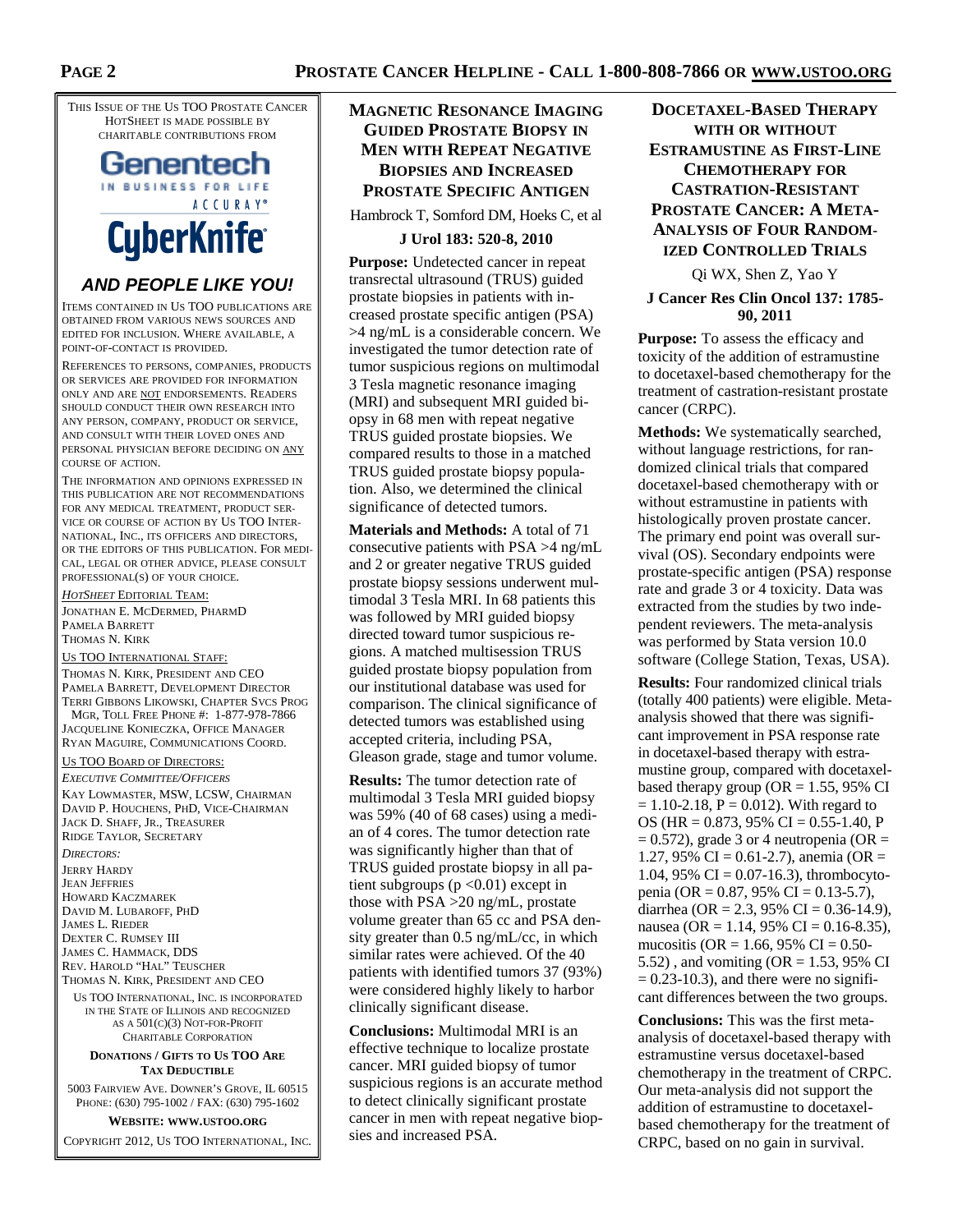#### **ASK DOCTOR SNUFFY MYERS**

*Editors' note: This column contains opinions and thoughts of its author and are not necessarily those of Us TOO International.* 

I have just been diagnosed with prostate cancer. My PSA is 4.2 ng/ml and the Gleason was 3+3=6. The cancer was 5% of one core. I am age 52. My urologist recommends radical prostatectomy, but I newly married and my wife, age 38, is interested in starting a family. Do I need surgery? Even with surgery, I have a cancer and we are worried I might not live long enough to raise the children. What would you advise?

First, a small Gleason 6 prostate cancer is very unlikely to kill you no matter what treatment option you select. In fact, you are much more likely to die of something else. So, your first step should be to have a complete health inventory to rule out cardiovascular disease and colon cancer. I presume you are smart enough not to smoke or are motivated to stop.

Now that we have the basics out of the way, how dangerous is your cancer? I would note that this small Gleason 6 cancer can be found in 30-50%of men your age group. Only a small percentage of these cancers has the capacity to grow and spread. There is now a broad consensus that you could do active surveillance. This is an approach where you are followed carefully and sent to surgery or radiation if your cancer is growing. While we have used color Doppler ultrasound to follow Gleason 6 cancers, MRI also appears to be quite useful. It appears that any Gleason 6 likely to cause a problem will show changes on MRI before it poses any risk of spread.

*(Continued on page 6)* 

## **US TOO WANTS TO ANSWER YOUR QUESTIONS!**

Dr. Myers would love to provide direct answers to questions posed by Us TOO members. Instead of printing questions answered in the *Prostate Forum*, we'd rather provide readers who subscribe to both publications with fresh content. Questions about imaging, active surveillance, and biochemical relapse would be particularly appreciated right now.

Send questions to <Jackie@ustoo.org> or call the Helpline at 800-808-7866.

## **PROTON THERAPY EFFECTIVE PROSTATE CANCER TREATMENT**

Proton therapy, a type of external beam radiation therapy (EBRT), is a safe and effective treatment for prostate cancer, according to two new studies published in the January issue of the International Journal of Radiation Oncology• Biology •Physics (Red Journal), the American Society for Radiation Oncology's (ASTRO) official scientific journal.

In the first study, researchers at the University of Florida in Jacksonville, Fla., prospectively studied 211 men with low-, intermediate-, and high-risk prostate cancer. The men were treated with proton therapy, a specialized type of EBRT that uses protons instead of X-rays. After a two year follow-up, the research team led by Nancy Mendenhall, MD, of the University of Florida Proton Therapy Institute, reported the treatment effective and that the gastrointestinal and genitourinary side effects were generally minimal.

In the second study, researchers from Massachusetts General Hospital in Boston, MA, Loma Linda University Medical Center in Loma Linda, CA, and the Radiation Therapy Oncology Group in Philadelphia performed a case-matched analysis comparing high-dose EBRT using a combination of photons (X-rays) and protons with brachytherapy (BT) e.g., radioactive seed implants.

Over three years, 196 patients received EBRT. Their data was compared to 203 men of similar stages who received BT over the same time period. Researchers then compared the biochemical failure rates (a statistical measure of whether the cancer relapses) and determined that men who received the proton/photon therapy had the same rate of recurrence as the men who received BT.

"For men with prostate cancer, BT and EBRT using photons and protons are both highly effective treatments with similar relapse rates," John J. Coen, MD, a radiation oncologist at Massachusetts General Hospital in Boston, said. "Based on this data, it is our belief that men with prostate cancer can reasonably choose either treatment for localized prostate cancer based on their own concerns about quality of life without fearing they are compromising their chance for a cure."

*ASTRO news release, 5 January 2012* 

#### **EPCA-2 PAPER RETRACTED**

*(Continued from page 1)* 

Dr. Getzenberg at one time reportedly described EPCA-2 as "amazing" because of its very high sensitivity and specificity, according to Retraction Watch. A critic of EPCA-2 said that he has attempted for some time to publish a letter in *Urology* on the shortcomings of the assay used by Dr. Getzenberg and colleagues in their EPCA-2 research.

"This letter was accepted for publication, but has never been published and the reasons for the delay not resolved," said Eleftherios Diamandis, PhD, from the Department of Laboratory Medicine and Pathobiology at the University of Toronto in Ontario, Canada, in an essay published in Clinical Chemistry last year.

Dr. Diamandis said that he knew that the assay used to detect EPCA-2 was not capable of its touted abilities "as soon as the first paper on EPCA-2 was published. By analyzing what we know about ELI-SA assay design and performance, I concluded that the assay would not be either a sensitive or a specific measure of any analyte present in serum at the low ng/ mL concentrations," he writes.

When his letter languished at *Urology*, he turned to the journal *Clinical Chemistry* to publish his insights. In his essay, Dr. Diamandis frames the EPCA-2 debacle in a larger cultural context: few biomarkers are validated but many are touted as the next great thing.

"The literature is full of reports of highprofile papers that have reported excellent diagnostic discrimination between groups, but subsequent independent validation was a failure," he writes. In most cases, various biases were critical factors, he says. One example is the nuclear magnetic resonance profiling of urine for cancer detection, which has failed repeated validation efforts.

Dr. Diamandis has commented on this issue in other papers. Last year in the *Journal of the National Cancer Institute*, he stated that not a single new "major cancer biomarker" has been approved for clinical use in the past 2 decades, despite large amounts of funding and plenty of public-relations hype, as reported then by Medscape Medical News.

*Medscape Medical News, 5 January 2012*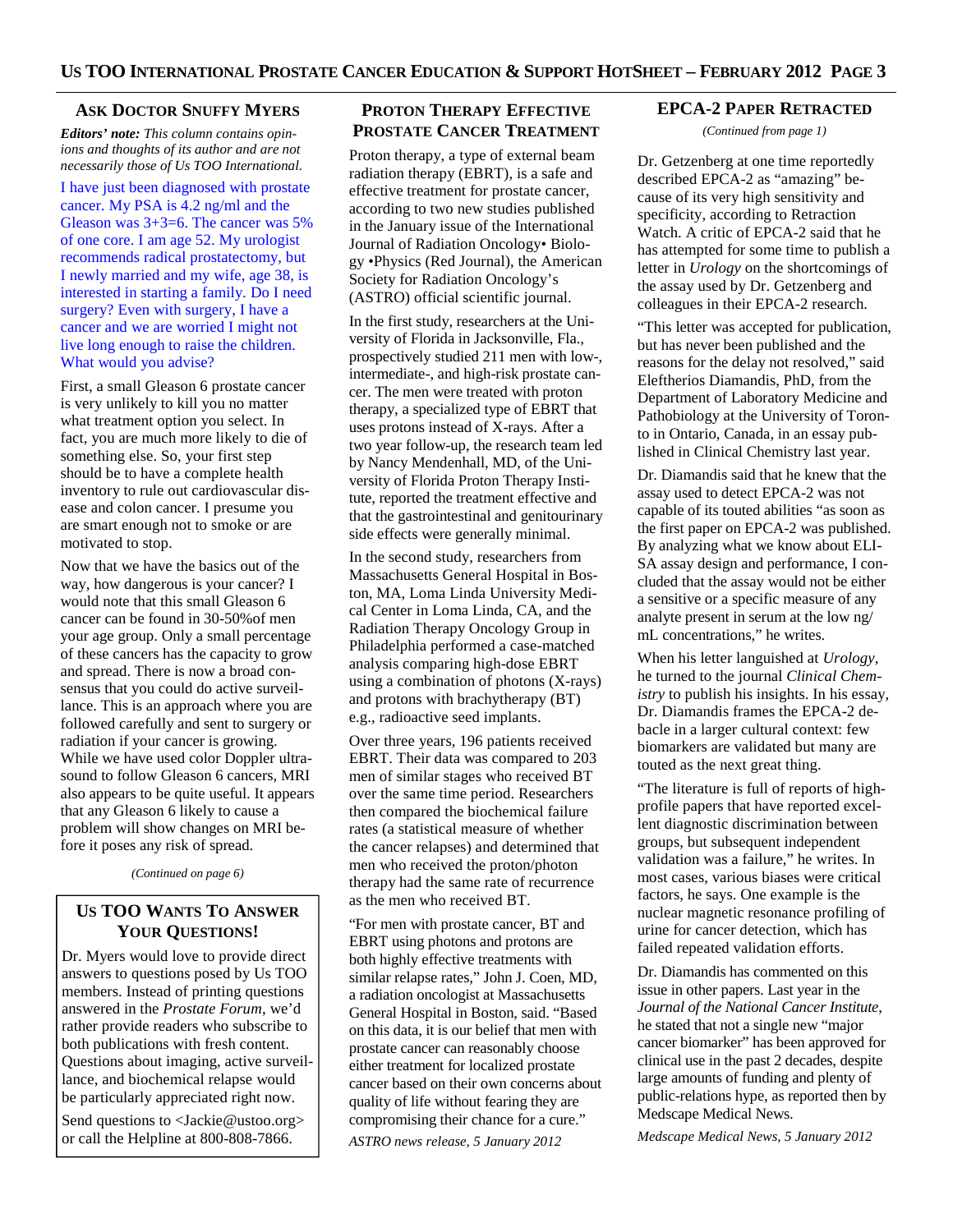### **OUTERCOURSE VS. INTERCOURSE SURVEY** *(Continued from page 1)*

had radiation, 16% hormone deprivation 7% brachytherapy (radioactive seed implants), and 2% had chemotherapy, cryotherapy and active surveillance. Less than 1% received HIFU.

Prior to prostate cancer treatment:

- $\blacksquare$  Five percent of the survivors were sexually inactive and this rose to 52% post treatment
- Four percent of the partners were sexually inactive and this rose to 46% post treatment.
- Forty-four percent of the survivors and partners had sex once to twice a week and post treatment 11% and 8%
- Eleven percent of the survivors had sex three times or more per week and remained the same post treatment.
- Eighteen percent of the partners had sex three times a week or more and 8% post treatment

When asked "how important it is to experience an orgasm on a regular basis even if it did not result from penetrative sex," 60% of the men felt it was important or very important as did 49% of the partners. Only 8% of the survivors and partners felt it was not important.

Ninety-four percent of the survivors and 86% of the partners answered the question on "What forms of assistance resulted in orgasm with or without penetration?" There was concurrence between survivors and partners on the success rate for various types of assistance with one exception namely penile shots.

- Penile shots survivors  $71\%$  and partners 43%
- Self-masturbation 76%
- **Mutual masturbation 70%**
- Penile implants 67% (small sample)
- $\bullet$  Oral sex 61%
- Sex toys (vibrators, books,  $CDs$ ) survivors 56% and partners 64%
- Oral medication 52%
- $\blacksquare$  Pump 43%
- Urethral suppositories 33%

The survey protagonists recognize the importance of maintaining sexuality. In order to do this, honest communication skills between partners needs improvement and constant work.

The identity of the participants was protected and every effort has been taken to ensure this. Our data analysis, to date, is basic. We neither have the finances or current expertise to develop it further.

We'd be happy for interested researcher to assist us.

To review all survey questions, respondent demographics and graphs of answers, visit www.pcainaz.org/survey.

For a follow-up article on maintaining sexuality titled "Erectile Dysfunction! Disown It Or Own it!" and more resources, visit www.pcainaz.org/articles.

For her original article on the Us TOO website, go to: http://www.ustoo.org/ Support Companion Family.asp.

*Dr. Jo-an Baldwin Peters is the wife of a prostate cancer survivor. A trained physical therapist, she also has an MSc in Biostatistics and Epidemiology and a PhD in Health Care Administration.* 

*Dr. Peters' recent research has focused on the effects of prostate cancer treatment on couples' sexual experiences and this became her dissertation. She published her findings in an article for Us TOO "Outercourse vs. Intercourse," one of the most frequently downloaded files on the Us TOO website. The recent online sexuality survey is an extension of her dissertation and is the basis for this update of her original research.* 

## **NEW ON WWW.USTOO.ORG**

### **Recent additions to the Us TOO website include: And MORE!**  Meet the new Us TOO International Chairman & Board of Directors A look back on 2011: Recognizing Business Leadership Council members and **US** TOO supporters, **Iebrating Twenty Years** Edward C. Kaps Hope Award Recipients & See new online map of all **Exercise 2** Read the just-published Us TOO fundraisers Read the just-published Us TOO support group locations Us TOO Annual Report @ www.ustoo.org/map for 2010

Questions and concerns about prostate cancer? Talk to others online in the Us TOO Inspire Prostate Cancer Discussion Community @ *ustoo.inspire.com*



Help spread the word about Us TOO: Become a FAN on Facebook!

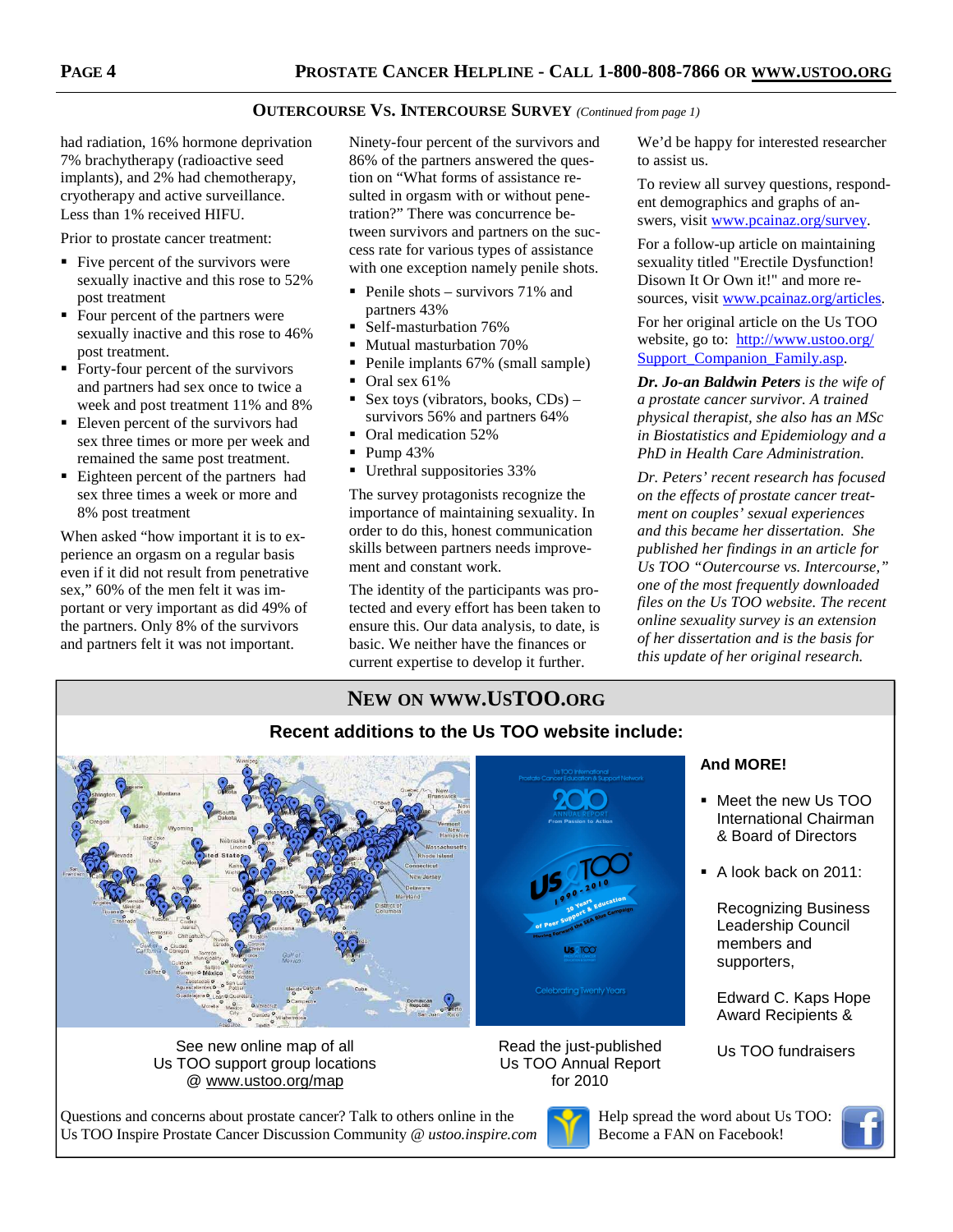### **ROBOT PROSTATECTOMY NO LESS LIKELY TO LEAVE PATIENTS DISAPPOINTED**

In a recent survey, men who had robotic surgery for prostate cancer and men who had lower-tech surgeries were equally likely to have sexual problems and urinary leakage afterward.

The new study, published online January 3rd in the *Journal of Clinical Oncology*, is based on responses from more than 600 prostate cancer patients on Medicare, including roughly 400 who had robotic-assisted laparoscopic prostatectomy (RALP). Nearly 90% had a moderate or major problem with sexual functioning 14 months after their surgery, Dr. Michael Barry of Massachusetts General Hospital in Boston and colleagues found. And about 33% reported incontinence afterward. Overall, there were no differences between the two patient groups, although urinary problems appeared to be slightly more common after the RALP procedure.

An editorial in the journal called the findings "sobering," but added that it's hard to compare the two procedures directly based on the survey results. It's possible, for instance, that men with high hopes for RALP would be particularly bothered by side effects afterward.

"The problem that is revealed in this paper is this question of expectations," said Dr. Matthew Cooperberg, a urologist at the University of California, San Francisco who co-wrote the editorial. Out of the tens of thousands prostate removals done annually in the US, some 85 percent are estimated to be RALP.

"To an extent it's the manufacturer, to an extent it's surgeons, to an extent it's a culture that tends to put great faith in technology, even when the patient doesn't understand it," said Cooperberg.

The robots, which cost a couple of million dollars each, do have some advantages, such as less blood loss. But Cooperberg, who uses the technology himself, readily acknowledges that it probably doesn't treat cancer any better than the old surgery and doesn't have proven benefit in terms of side effects.

*Reuters Health, 9 January 2012*

## **HORMONAL PROSTATE CANCER THERAPY TIED TO BLOOD CLOTS**

Hormone-targeted therapy for prostate cancer may raise the risk of potentially dangerous blood clots, a large US study suggests. Analyzing data on more than 154,000 older men with prostate cancer, researchers found that those who received hormonal therapy (HT) had double the rate of blood clots in the veins, arteries or lungs compared to men not on the treatment. Men who developed blood clots ended up in the hospital about one-quarter of the time, the researchers report online in the journal *Cancer* on 9 November 2011.

Of the 58,000-plus men taking HT, 15 percent developed a blood clot over roughly four years, versus seven percent of men who did not receive get HT.

"By no means is this a trivial risk," said lead author Dr. Behfar Ehdaie, of Memorial-Sloan Kettering Cancer Center in New York. For men weighing their options for prostate cancer treatment, Ehdaie said the risk of blood clots – and other side effects – needs to be balanced against the benefits. Other HT side effects can include weight gain, bone thinning, hot flashes and erectile dysfunction.

The approach is based on the fact that testosterone can fuel the growth of prostate cancer. Curbing a man's production of the hormone – by surgical removal of the testicles or, far more often, medication – can be helpful.

As for why HT would promote blood clots, the mechanisms are uncertain. In fact, the current findings do not prove that the therapy itself is the direct cause of men's blood clots. Ehdaie's team tried to account for other factors that could explain the link; and they did find that men on HT tended to be older and in poorer overall health.

But even with those differences considered, men on HT had a 56 percent greater chance of developing a blood clot. And the clot risk generally climbed the longer a man was on the treatment.

"We can't infer causality, but it is a strong association," Ehdaie said. It's possible, he noted, that HT raises the risk of clots because of its negative effects on metabolism, which can include boosting a man's fat mass.

## **NEW CONTENT AVAILABLE ON** *MY PROSTATE CANCER ROADMAP*

New content is available on the *My Prostate Cancer Roadmap* Web site, titled "*An Odyssey with Prostate Cancer: For Men Challenged by the Many Changes They Face*." This new article provides perspectives by Alan Wolkenstein, MSW, LCSW, a Senior Educator at Wolkenstein and Associates, LLC, who currently sees patients struggling to live with and through serious illness. Having received a prostate cancer diagnosis 15 years ago, Wolkenstein frequently draws on his experiences navigating his own personal journey with prostate cancer. In this article, Wolkenstein discusses and highlights points of reflection for men.

Wolkenstein recently teamed up with Us TOO International and Janssen Biotech, Inc. to contribute his expert insights to *My Prostate Cancer Roadmap*.

In Wolkenstein's essay, written specifically for men, he writes about his personal odyssey with the disease and offers insights gleaned from both his own journey as well as the conversations he's had with other men in similar situations. He discusses the personal transformation that living with cancer can create and highlights points of reflection throughout the essay as tools to cope.

#### Read more at http://

www.myprostatecancerroadmap.com/ information-resources/odyssey-withprostate-cancer. And, you can visit Us TOO International's Web site, www.ustoo.org, for additional resources for men living with prostate cancer and their caregivers.

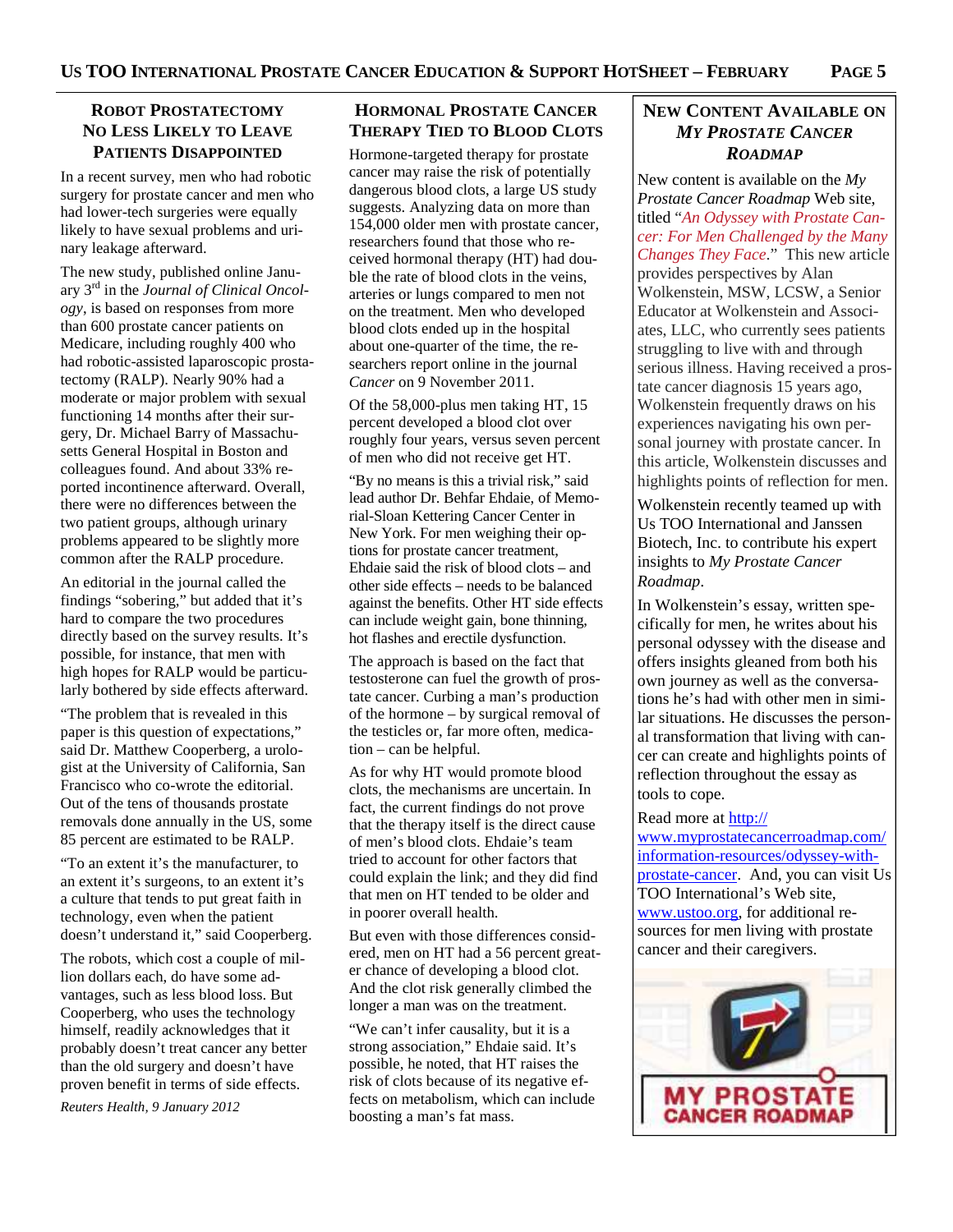## **DOC MOYAD'S WHAT WORKS & WHAT IS WORTHLESS COLUMN – ALSO KNOWN AS "NO BOGUS SCIENCE" COLUMN**

**"Statins can reduce the risk of fatal prostate cancer? Come on dude (endearing 1970s vernacular)! What is the catch here?"** 

Mark A. Moyad, MD, MPH, University of Michigan Medical Center, Dept. of Urology

*Editors' note: This column contains opinions and thoughts of its author and are not necessarily those of Us TOO International.* 

**Bottom Line:** Statins (cholesterol lowering drugs) reduced the risk of dying from prostate cancer by as much as 73% in this latest U.S. study, and all types of statins showed some benefit.

I cannot believe Michigan won a BCS bowl game, and now I need to run out and buy a victory t-shirt that will be completely obsolete and worthless in a year, but who gives a hoot (sorry about the bad language)!

Anyway, you all know that through the years I have covered many stories about cholesterol lowering to reduce the risk of and the progression of prostate cancer. Now, there is a study that shows a large reduction in the risk of fatal prostate cancer<sup>1</sup> and it is a US study. Actually, the study is from New Jersey (Hey, my brother lives in Jersey! You from Jersey?), and it is one of the first population-based studies to just look at dying from prostate cancer and statin use.

More interesting is the fact that when researchers looked at multiple other things (call "confounders") that could explain these results such as weight, waist size, age, PSA screening, other diseases these men had…the results still pointed toward statins as the reason why men had a lower risk of dying from prostate cancer.

Interestingly, high-potency statins such as atorvastatin (Lipitor®) and simvastatin (Zocor®) [rosuvastatin (Crestor®) was not studied because it had not been on the market very long] had a greater impact in potentially reducing the risk of dying compared to low-potency statins.

Want to learn more about local prostate cancer support group activities? Read the

CHAPTER NEWS!

at www.ustoo.org!

The researchers concluded their article by saying that "we believe that it is now time to directly test the value of statins for inhibiting progression of prostate cancer in a randomized clinical trial."

Gee, I wonder if I agree with that statement (SARCASM ALERT!!!!). HEART HEALTHY=PROSTATE HEALTHY (repeat this saying 5 times a day for better health and then buy me a beer the next time you see me)!

#### Reference

1. Marcella SW, David A, Ohman-Strickland PA, Carson J, Rhoads GG, et al. Statin use and fatal prostate cancer: A matched case-control study. *Cancer*, 16 December 2011; Epub ahead of print

#### **ASK DOCTOR SNUFFY MYERS**

*(Continued from page 3)* 

Clinical trials repeatedly show that your cancer almost certainly would be identified before it has spread if surveillance has been done appropriately. The key point is that active surveillance is done with curative intent – those that need to be cured are identified and treated. Should you need surgery, rest assured cure is likely. Eggener et al recently reviewed the outcomes for 12,000 patients with low risk disease after surgery and the 20 year cancer mortality was 0.2%.

Why not go directly to surgery? Because you will never be the same.

Your sexual function will be altered even if you are lucky enough to be potent. Your urinary function will be compromised. Surgical mortality is close to 0.5%. A randomized comparison of surgery to watchful waiting showed no survival advantage to surgery, suggesting that surgical mortality essentially equaled cancer mortality.

#### **STATINS AND PROSTATE CANCER**

*(Continued from page 1)* 

statins do turn out to help prevent fatal prostate cancer, he and his colleagues said, previous studies have suggested they don't lower a man's risk of getting less aggressive forms of the disease.

Dr. Marcella's team didn't have data to determine whether taking a statin for longer, or starting one earlier, was more beneficial than more limited use of the drugs. They also couldn't tell if men started using statins before or after they were diagnosed with aggressive cancer.

But they did find that while newer, highpotency statins were linked to a lower risk of fatal prostate cancer, lowerpotency drugs were not. That suggests it's something about the drugs themselves that lower men's chances of dying from prostate cancer, Dr. Marcella said.

Statins may protect against fatal prostate cancer through their known cholesterollowering effects, said Dr. Stephen Freedland, who studies prostate cancer at the Duke University Medical Center in Durham but wasn't involved in the new study. He said that cholesterol is a key nutrient for cancer cells, so lower cholesterol levels in the body could prevent more aggressive forms of cancer from developing.

But it's also possible that statins don't prevent certain cancers at all, Dr. Freedland said, and it's something else about men who take statins – for example, if they also change their diet and start exercising – that explains their lower risk of fatal cancer.

"It gets very, very tricky to sort out," Dr. Freedland added.

*Reuters Health, 29 December 2011* 

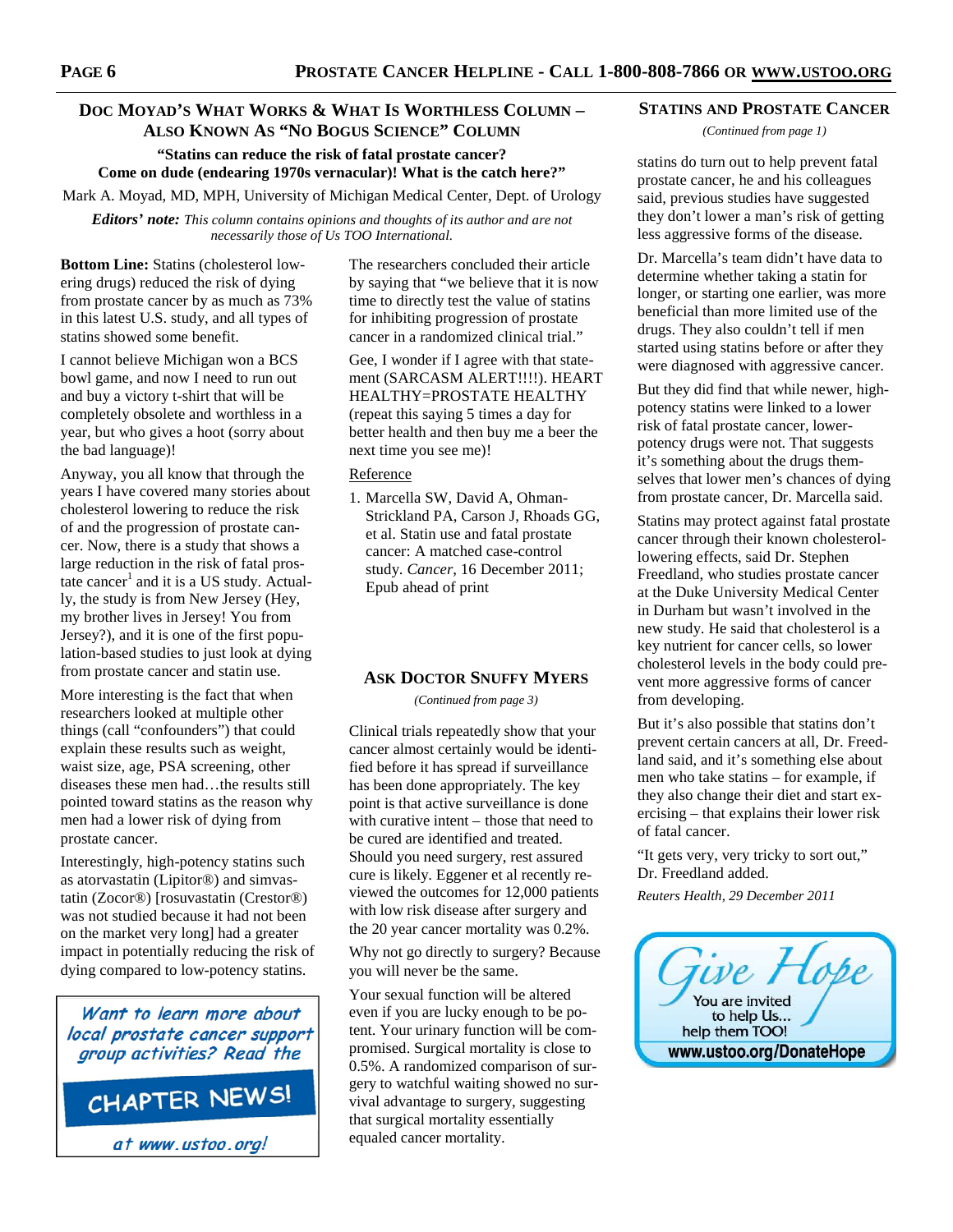#### **DOCTOR CHODAK'S BOTTOM LINE** *(Ref Key: article #, page #, column #)*

**Author:** *Winning The Battle Against Prostate Cancer, 2011*

**a2p1c2** Once again, statins are in the news as possibly benefitting men with prostate cancer. This most recent study suggested that prostate cancer patients who did not take a statin were more likely to die of cancer than men who were taking one of these drugs. This is not the first report to suggest a potential benefit of statins, but like all the others, this was not a properly controlled study to prove cause and effect. Fortunately, the authors did not make inappropriate claims and cautioned against taking a statin unless indicated for cardiovascular health.

**The Bottom Line:** Without a properly designed prospective study, we will never really know if statins benefit men with prostate cancer.

**a3p1c3** Possibly the most important article in this month's *HotSheet* is the story about EPCA-2, once touted as a prostate cancer tumor marker that appeared far better than PSA. According to one news report in 2007, "the blood test detects prostate cancer so accurately that it may supplant PSA levels as a screening tool." Allegedly, the test was able to identify 94% of men who had cancer and 97% of men who did not have cancer. Many people lined up to get the test and the media sensationalized the discovery. Unfortunately, even at the time, these results were criticized as being "too good to be true", partly because of technical issues about the analysis. As we now know, results were invalid and the article has been withdrawn. In addition, lawsuits are pending against the researcher.

**The Bottom Line:** There are very important messages for patients here. First, when new research gets reported, results often appear much better than they truly are. That means we need to be patient while further testing occurs so we can learn the truth. That is exactly what happened with the PSA itself with so many proponents believing it was a great advance destined to save so many lives without first testing it properly. Sadly, we now know that the benefit is much smaller than initially believed and the harms are much greater than anyone suggested. We must continue to rely on good quality science before prematurely promoting new tests or treatments.

**a4p2c2** For men who have had a negative prostate biopsy, the question becomes who and when should another be performed? One option has been to use MRI to identify abnormal areas. A study from 2010 is cited here in men with a PSA >4 ng/mL who had at least one negative biopsy. Prostate cancer was detected in 59% and 56% of the cases, respectively and most of them were considered "significant." This approach could become a reasonable option but could also be problematic if many nonlife threatening cancers are found. Although the authors indicate that almost all the cancers were dangerous, it is difficult to know this is true without much longer follow-up. Still, the procedure does warrant further evaluation.

**The Bottom Line:** MRI guided prostate biopsy may be a useful way to evaluate men with a previously negative ultrasound-guided biopsy and a PSA above 4 ng/mL if validated with many more cases and critical analysis.

**a5p2c3** Survival in men with progressive metastatic CRPC is improved with docetaxel. Some studies combined it with another drug called estramustine, which can cause more side effects. The study by Qi et al found that adding this drug produced a better PSA response but no difference in survival. There are two important points here; first, this study provides evidence that men can avoid taking estramustine and still get a similar benefit from the docetaxel alone. Secondly, this is yet another reason why PSA response is not a good way to evaluate treatments because a PSA decline is not predictive of a similar improvement in survival.

**The Bottom Line:** Men who are candidates for docetaxel chemotherapy do not appear to benefit from the addition of estramustine, meaning they can avoid potential side effects of that drug, which include nausea and risk of blood clots.

**a7p3c2** The fact that PSA response is not a valid means to assess treatment outcome is particularly relevant for the two articles on proton therapy. In the first study, 211 men with low, intermediate, or high risk disease received this treatment. They claimed that serious toxicity was low, even though 42% of

men needed treatment for urinary complaints. The greatest concern was that they defined benefit based on PSA response at two years, which does not reliably reflect long term survival.

In the second article, men treated with a combination of protons and photons from 1996-1999 were compared to men treated with BT alone from 1999-2002. The PSA failure rates did not significantly differ after an 8-year median follow-up. This is a ridiculous comparison, first because the time frames for each treatment were different, which leads to a significant risk for selection bias. Secondly, PSA response is not a reliable predictor of treatment effect. Lastly, about 80% of the men had low risk disease, which does not prove treatments are either effective or necessary in a group of men who would otherwise be ideal candidates for active surveillance.

What concerns me the most about these articles is the comment from ASTRO (the national organization for radiation therapists). Their website states, "Proton therapy, a type of EBRT, is a safe and effective treatment for prostate cancer." This is very self-serving and reflects the bias of this organization and the comment is a disservice to the public. Combining photons and protons does not prove that proton therapy alone is effective. Also, if results are only as good as BT, why not say that proton therapy offers no better safety or efficacy than BT but is much more expensive and time consuming? An objective, independent organization would never make this statement based on these two articles.

**The Bottom Line:** Despite hype and advertising, the long term effect of proton therapy in terms of curing prostate cancer remains UNREPORTED and until better information becomes available, men should be aware that the true benefit of this treatment is unknown. *(Continued on page 8)*